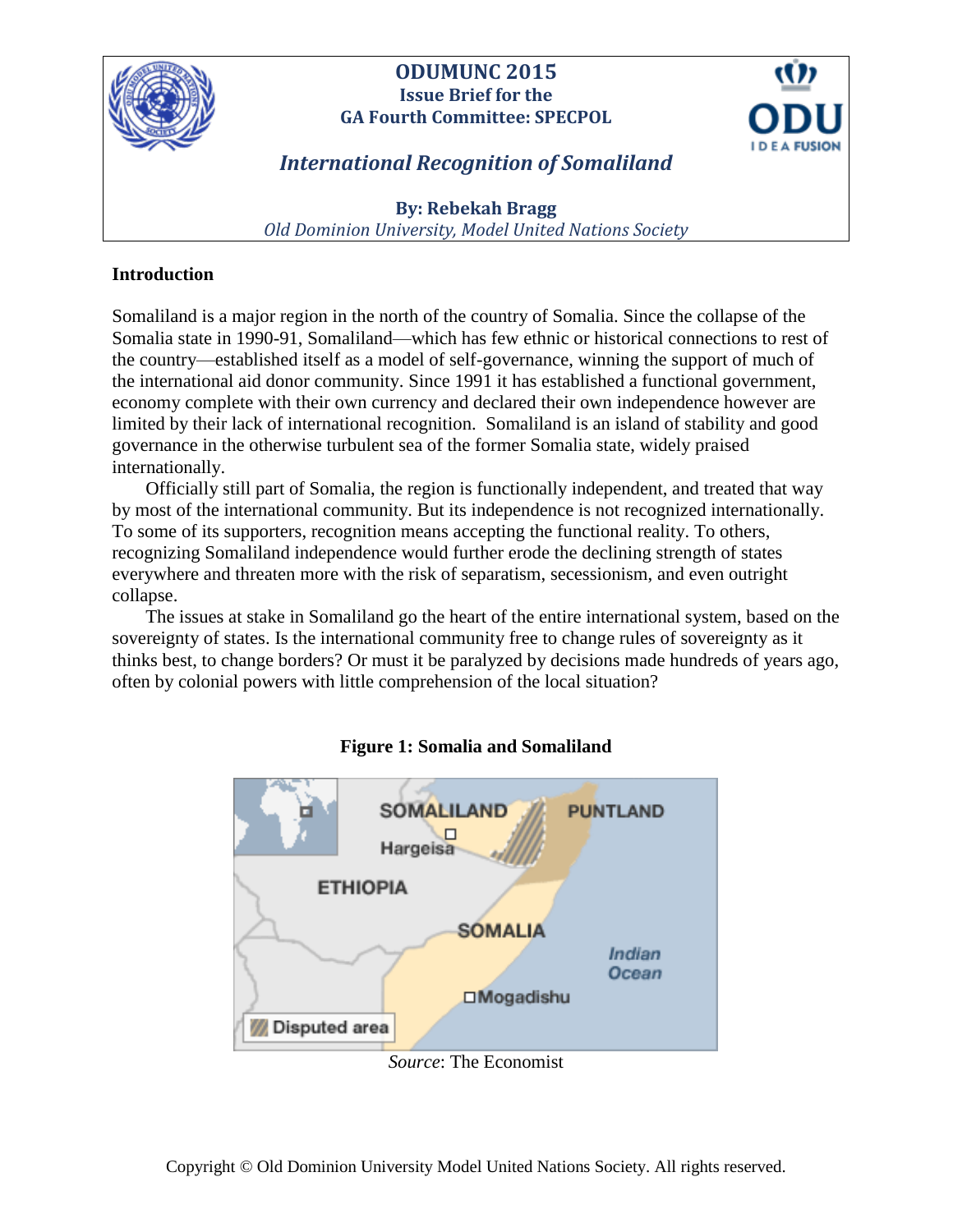#### **Background**

The colonial background of Somalia has the state separated from its very beginnings as the British had control over the northern territory which is recognized today as Somaliland, while the Italian's had control of the South. The difference in governance of each territory has become the underpinning of the turmoil and conflict within the State itself. The British sought a more hands off approach to rule leaving local leaders in charge, while the Italians maintained a majority of the control over their territory. Once Somaliland had gained complete independence from Britain in 1960, Somaliland was recognized as a sovereign territory, however on July  $1<sup>st</sup>$  of 1960 voluntarily joined with Southern Somalia creating the Republic of Somalia. From the beginning of the Union, both parts acted as independent countries. During the 1980's the country fell into civil war and the union proved disastrous for the people of Somaliland as they were oppressed by their southern counterparts. By 1991 Somalia had collapsed from the civil war and Somaliland chose to restore its independence.

Today the region has a population of some 3.5 million spread across a territory roughly equal to the American states of Arizona or New Mexico.



**Figure 2. Somaliland's national capital, Hargeisa**

**Current Situation:** Somaliland has declared independence, established trade, an economy complete with their own currency and a government. This however does not equate the legal definition of self-determination. While Somaliland does benefit from autonomy, it does not have the legal recognition of an independent State and therefore is not afforded the privileges of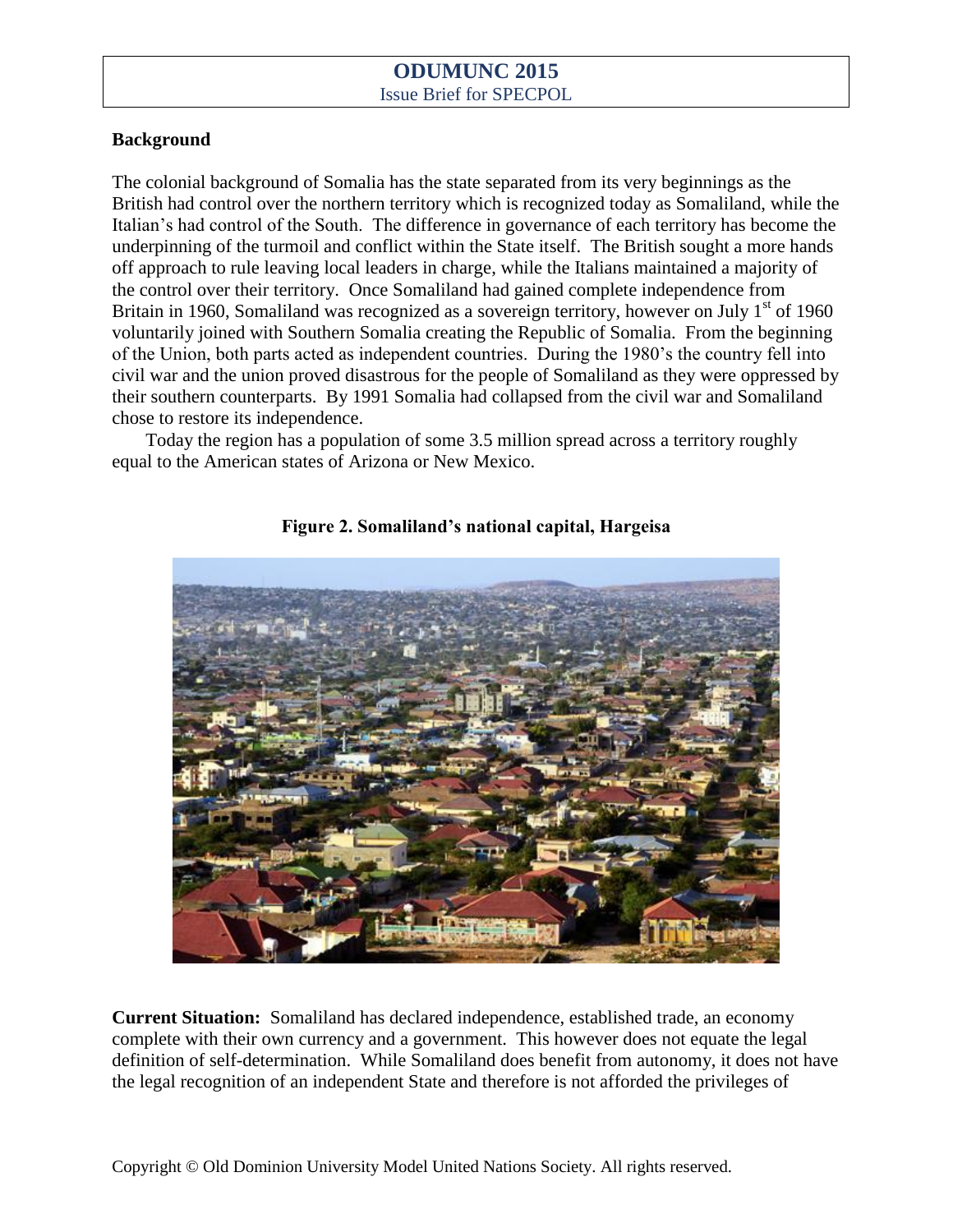Sovereignty. In theory, it is subject to decisions made 700 miles to the south in the Somali capital of Mogadishu.

Support for international recognition appears favorable however seems to fall short on the follow through. Non-governmental organizations and businesses have been treating Somaliland as if it was an independent entity.<sup>1</sup> With independent companies and corporations investing in Somaliland, it is clear that there is an interest in the resources offered by the northern territory that could either benefit the country of Somalia as a whole or could benefit the independent economic stability of Somaliland.





#### **International Actors:**

United Nations: So far, the UN has taken up interest in the cause for Somaliland, however has decided to leave the issue of their recognition in the hands of the African Union. Recently the UN has expressed concern about Somaliland's business ventures, more specifically in oil. A recent article reports on the concern, "U.N. experts warn that plans by Somalia's breakaway enclave Somaliland to deploy Special Forces to protect foreign oil companies could worsen conflicts in the long unstable Horn of Africa"<sup>2</sup>. Somaliland has expressed interest in funding a private army to protect its oil production. This presents a concern for more conflict within the already unstable Horn of Africa region. According to an August article in the Somaliland press, the UN intervention in the region is actually hindering their sovereignty<sup>3</sup>. Of course, the UN cannot view Somaliland as Sovereign as long as it is not internationally recognized and otherwise still considered to be a part of Somalia. In Fact, the UN is only able to recognize the legal sovereignty of Somalia whose interests will trump those of the Autonomous territory. If however, Somaliland can convince the African Union to support their desire, the UN as well as the US will likely support the recognition of the State.

 $\overline{a}$ 

<sup>1</sup> (Keating 2012)

<sup>2</sup> (Charbonneau 2014)

 $3$  (Mohamed 2014)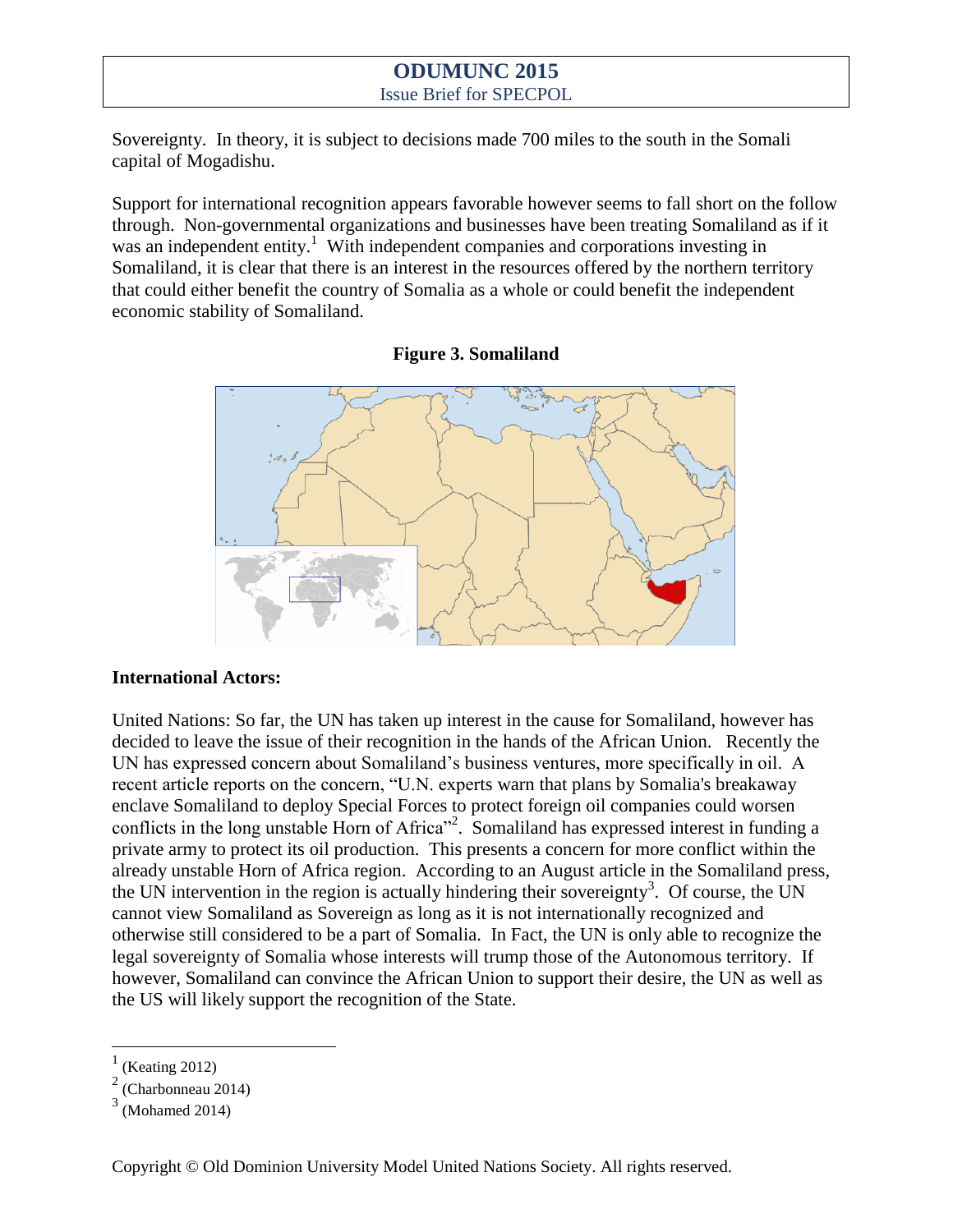*African Union:* Currently, there have been attempts by the African Union to provide stability within the State of Somalia without fully giving complete independent recognition to Somaliland. The policy of the AU to hold to colonial boards has been a common policy. Furthermore, the instability that could continue in the region if Somaliland would be allowed to succeed from Somaliland completely concerns the AU greatly. Instead, the AU established the AMISOM or the African Mission to Somalia to broker peace.

### **Country Positions**

*Ethiopia:* Would benefit greatly by the trade routes that can be offered through Somaliland and would support the recognition of Somaliland, however the African Union's insistence on maintaining the colonial borders has presented a challenge to Somaliland garnering the support they need. As of 2007, both the European Union and the African Union has sent delegations to discuss the international recognition of Somaliland. So far, Ethiopia is the first State to officially recognize Somaliland as a Sovereign State.<sup>4</sup>

*China:* Could present the biggest external challenge to the recognition of Somaliland. China will always respect the sovereignty of a State over all other factors. Therefore, if Somalia is not in support of the separation, it is unlikely the Somaliland will get any support from China. With its eyes toward its own secessionist provinces, China tends to support existing governments and existing borders. However, if the government of Somalia in Mogadishu favors division of the country, China might be willing to accept a legally achieved and legally accepted decision.

*European Union:* Home to many of the non-governmental aid organizations most active in Somaliland, European countries have strong connections there and effective relationships with decision-makers in Hargeisa. While many Europeans are supportive, others are skeptical, seeing Somaliland as a precedent for their own separatist movements. Counties like Spain and Serbia, for example, cannot be expected to see Somaliland as anything but a precedent for their provinces of Castile and Kosovo. The issue is a tricky one for the European Union, which may be hard pressed to maintain unity on tis.

*Russia:* Somaliland independence represent the kind of separatism Russia normally opposes, as when it fought two wars to prevent secession of its province of Chechnya in the 1990s and 2000s. Could be a wild card in the recognition of Somaliland. Traditionally, Russia will side with China on issues regarding Sovereignty, however they will not hesitate to break up a country when it suits their own national interests. As in the case of the Ukraine, the sovereignty of the Ukrainian boarders mean nothing to Russia when there is an interest in the Crimea to break away that would also align with Russia's national interest.

*United States:* Along with much of the rest of the European Union would promote and support the separation and recognition of an independent Somaliland. Historically, these countries have supported and even encouraged, when it fits their national interests, the shifting of power down

 4 (Hargeisa 2013)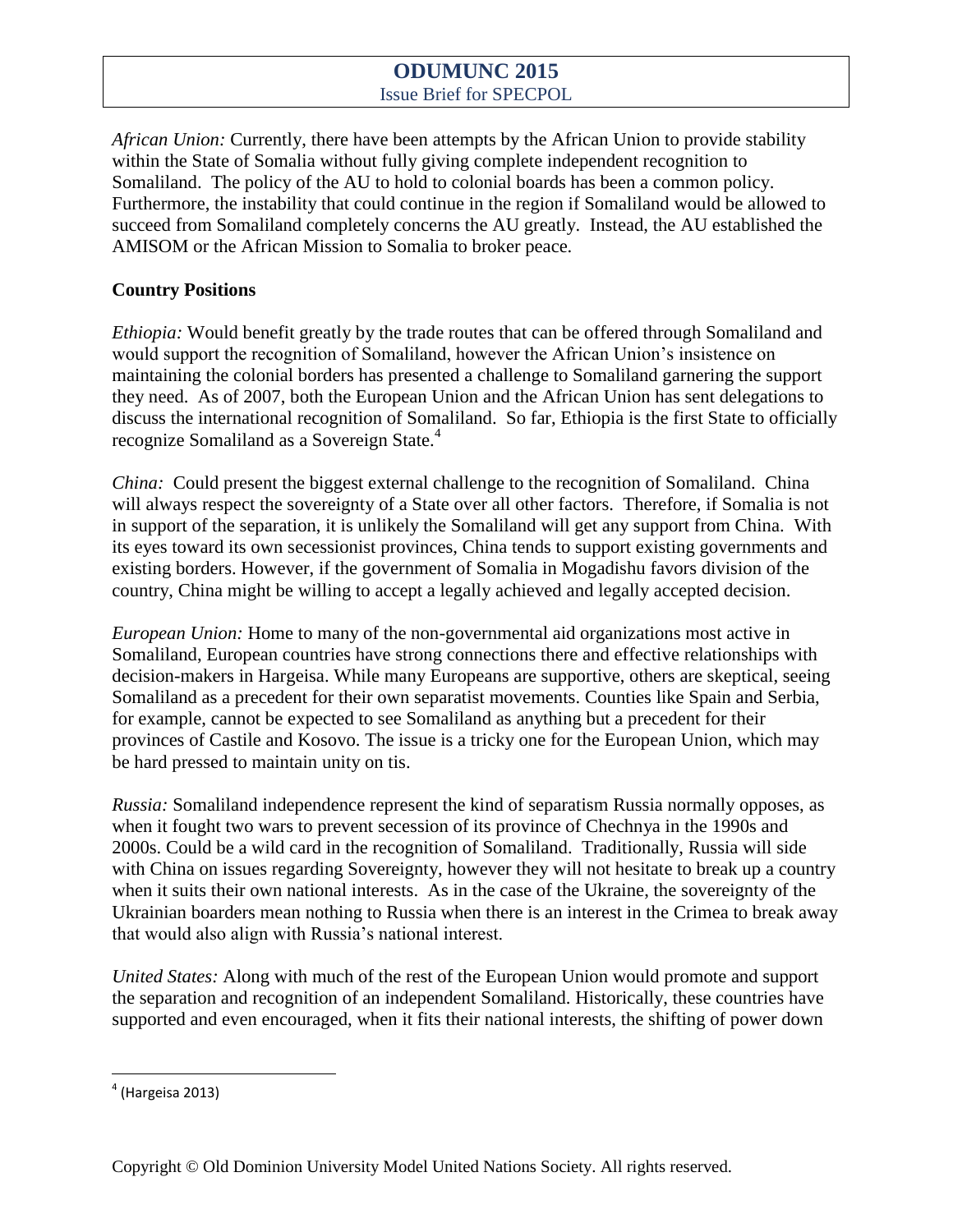to the people. Examples that can be drawn would be Kosovo, Czechoslovakia, and the Scotland referendum.

#### **Conclusion**

Somaliland could provide a beneficial bridge between both European and African trade. The downside presents a problem of more instability in the Republic of Somalia and the horn of Africa if Somaliland successfully breaks away. The southern clans of Somalia are not eager to lose the north as that would leave a very unstable Somalia which cannot sustain itself and would fall into further economic crisis and violence. Furthermore, the international community views the separation more as an internal argument within the State of Somalia. While, the UN and even the AU may like to see an independent Somaliland, they prefer to stay out of the civil war and leave the conflict to the people of Somalia to decide. The issue of State Sovereignty is a key issue when attempting to convince any international body of a State's legitimacy and legal authority.

Resolution of the Somaliland issue will not be easy for the UN, since it reflects above all the interests and inclinations of its member states. Secession of regions is not something most governments welcome. Precedents are of great importance for related disputes elsewhere. But if the parties can be made to accept an amicable separation, and their benefits to all, a path to the avoidance of international conflict could be an even stronger precedent.